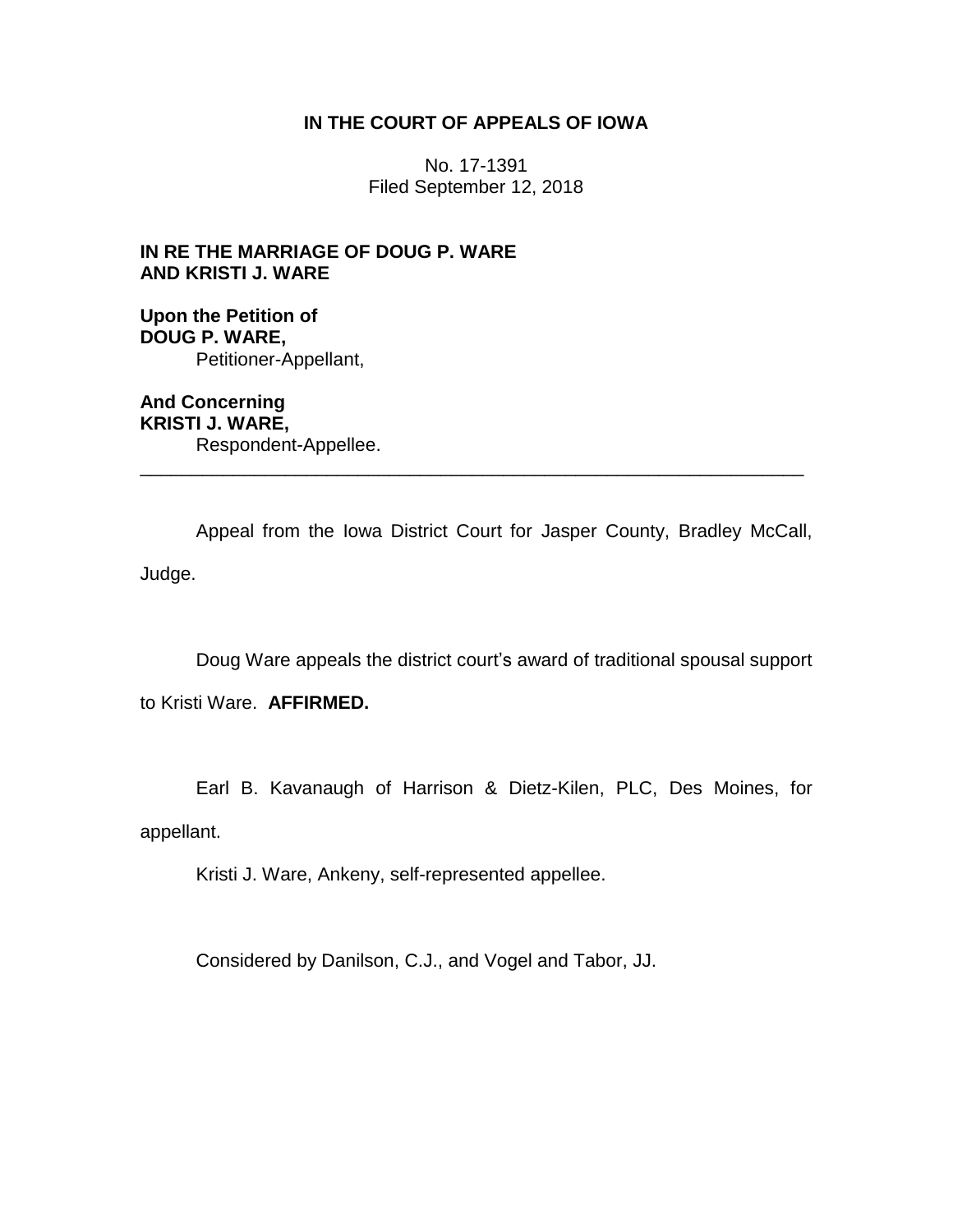# **TABOR, Judge.**

 $\overline{a}$ 

"Procrastination" was the only explanation offered by Doug Ware for waiting fourteen years after separating from his wife Kristi Ware to file his petition to dissolve their twenty-five-year marriage. Citing the length of the marriage and other factors, the district court ordered Doug to pay \$1500 per month in alimony<sup>1</sup> until he reached retirement age. Doug argues because of their long separation, Kristi was not entitled to traditional alimony. Finding the district court's award of alimony to be equitable, we decline to modify the decree.

#### **I. Facts and Prior Proceedings**

Doug and Kristi married in 1992. Kristi had a daughter from a previous relationship, Taylor, who was two years old when she was adopted by Doug. During their marriage, Doug and Kristi had another child, Devin. Taylor and Devin were adults at the time of the dissolution trial. Kristi was not employed during the marriage. She suffers from severe depression and has received Social Security disability Supplemental Security Income (SSI) since she was twenty-three years old. Doug worked as a self-employed painter during the marriage. He testified he earned between \$150,000 and \$200,000 per year in gross income painting houses. Throughout his time as a painter, Doug neither filed federal or state income tax returns nor paid taxes. At trial, Doug estimated he owes nearly

<sup>&</sup>lt;sup>1</sup> In 1980, our legislature replaced the term "alimony" with the phrase "spousal support" in the Iowa Code. But we still use the terms interchangeably in our case law. *See In re Marriage of Ales*, 592 N.W.2d 698, 702 n.2 (Iowa Ct. App.1999).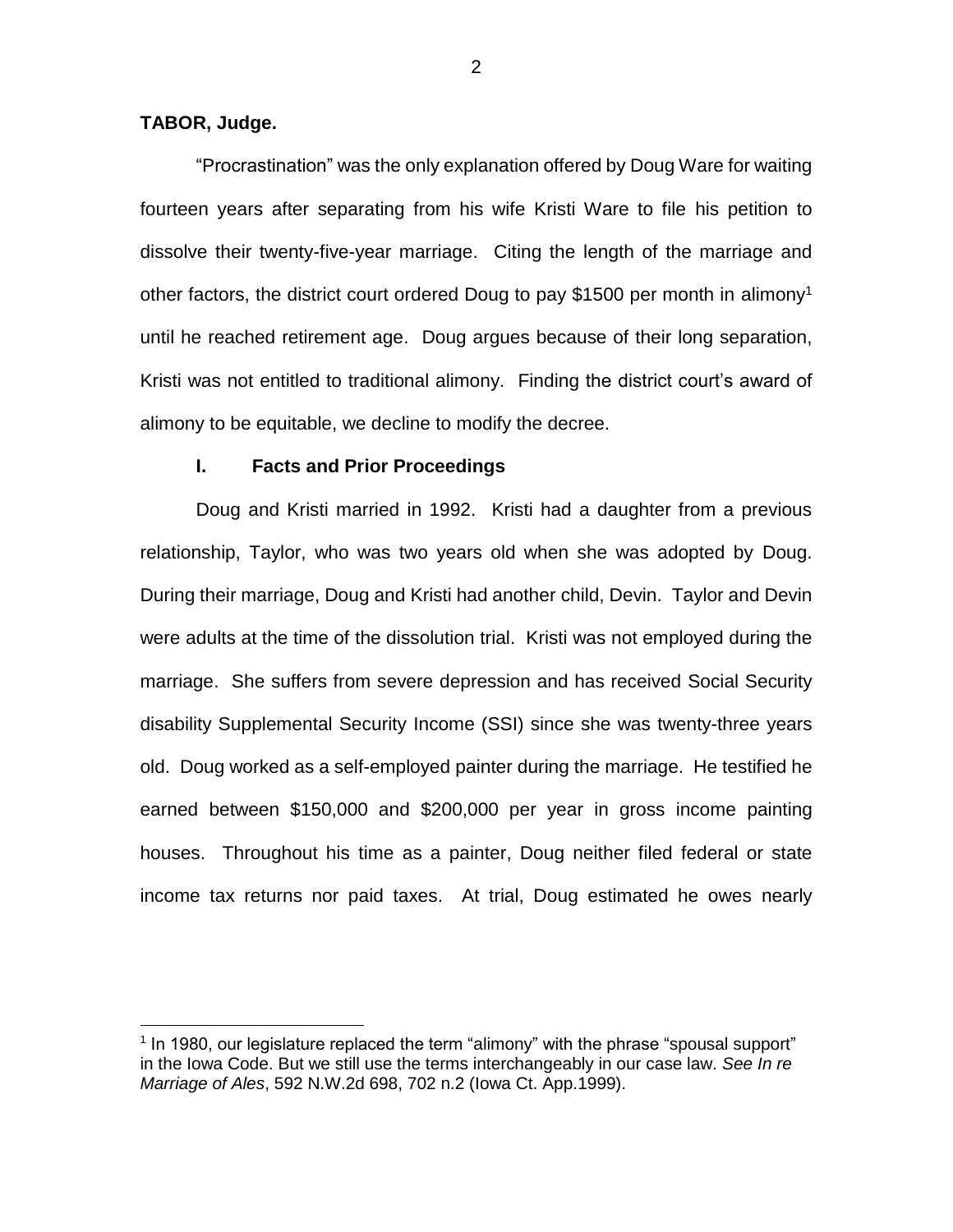\$750,000 to the federal treasury and another \$100,000 to the state of Iowa in unpaid taxes.

Doug and Kristi separated after roughly eleven years of marriage. At the time of their parents' separation, Devin was nine and Taylor was twelve years old. Devin is disabled and receives SSI disability benefits. Kristi testified Devin was born with a cleft lip and palate and has speech problems, Asperger syndrome, and attention deficit hyperactivity disorder (ADHD). During the separation, both parties maintained their own households and finances, but Kristi alone cared for Devin and Taylor. Doug contributed nothing to Kristi's maintenance, though he did pay some amount of child support.<sup>2</sup> Since the parties separated, Kristi has relied upon disability benefits and contributions from her family to make ends meet.

During the separation Doug worked for Moehl Millwork, Inc. with his girlfriend, Mindy, doing pre-finish work on windows, doors, and molding. Doug testified Moehl discontinued onsite pre-finish work, so he and Mindy "didn't work for them for years." Doug later declined an invitation to return to Moehl because of his tax delinquency. He testified, "If I receive any money from anyone, they'll just take it anyway . . . the IRS." Instead, Mindy established a company called Iowa Factory Prefinish, which performed the same type of pre-finishing work. Mindy is listed as the sole owner of the business. Doug supervised six employees of Mindy's company but took no salary from his full-time position.

 $\overline{a}$ 

 $2$  The parties disagreed on the amount of child support paid by Doug. Kristi testified it was \$50 for both children; Doug testified he paid \$163 a week. The district court found the obligation was "apparently enforced by child support collection services."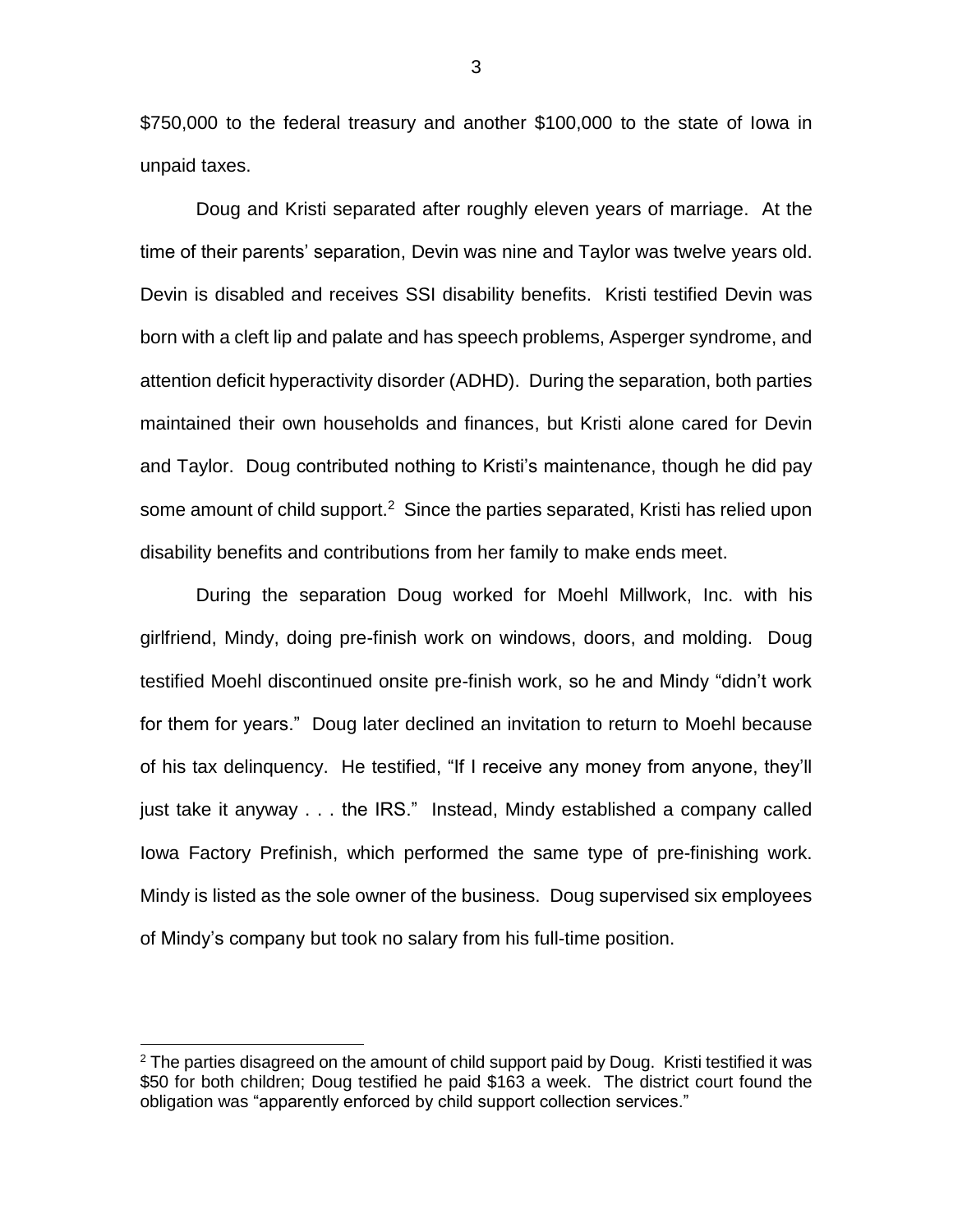During trial, Doug acknowledged he was "management" for Iowa Factory Prefinish and sometimes fielded calls on his cell phone for the company, though it publicized a separate business number. When the court asked Doug if he was "the brains behind the operation," Doug responded, "Initially, yes." Doug estimated Iowa Factory Prefinish had gross earnings of \$400,000 to \$450,000 per year, and Mindy retained a salary of \$75,000 after paying all expenses.

Doug receives about \$10,000 per year from a trust established by his grandmother. Doug testified the trust contains assets of nearly \$300,000. He cannot invade the principal, which will be distributed to his children when he dies. Doug uses the trust income to cover his phone and health insurance expenses and to pay \$450 per month in rent to Mindy's mother. Doug and Mindy live together in a home owned by Mindy's mother. Mindy pays all of Doug's other expenses.

Doug petitioned for dissolution of his marriage to Kristi in January 2017. At that point, the parties had lived apart for about fourteen years. Doug retained an attorney to assist him in the dissolution action; Kristi did not. In her financial affidavit Kristi requested Doug pay \$2000 per month in "temporary alimony." After an August 2017 trial, the district court entered a decree dissolving the marriage and ordering Doug to pay Kristi \$1500 per month in traditional spousal support until he turns sixty-seven years old or Kristi dies or remarries, whichever occurs first (Doug was forty-eight and Kristi was forty-five years old at the time of the trial). The district court held Doug responsible for "any and all delinquent federal or state tax obligation arising during the period of the marriage, as well as any interest or penalty associated with the delinquent tax obligation."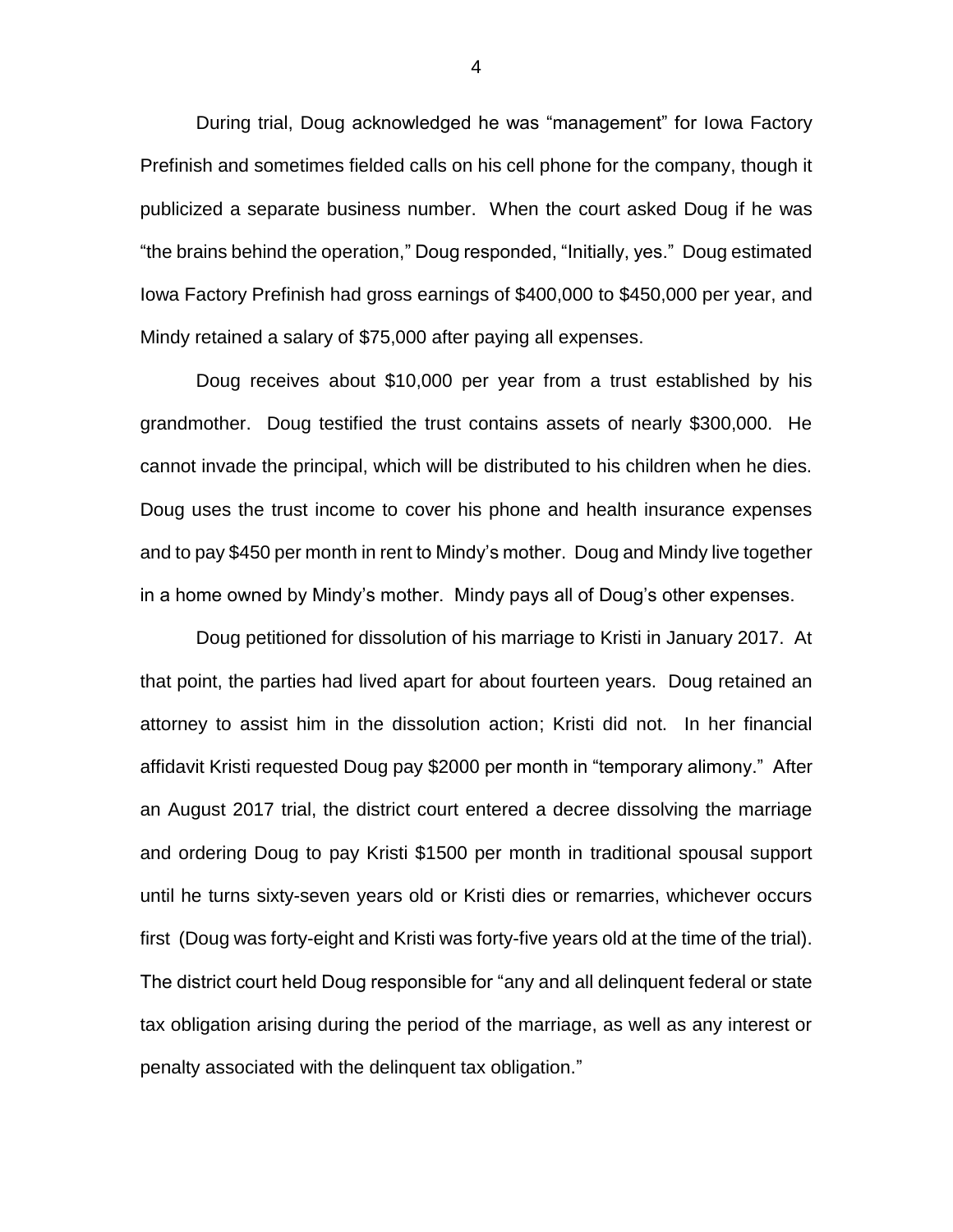Doug appeals the award of spousal support and requests appellate attorney fees. Kristi did not file any documents in the appeal.

## **II. Scope of Review**

Because dissolution proceedings are equitable in nature, our review is de novo. *See In re Marriage of Mauer*, 874 N.W.2d 103, 106 (Iowa 2016). We give weight to the district court's fact-findings, particularly when considering the credibility of witnesses, but we are not bound by them. *See In re Marriage of Sullins*, 715 N.W.2d 242, 255 (Iowa 2006). Because the district court holds the best position to balance the parties' needs when deciding the question of alimony, "we should intervene on appeal only where there is a failure to do equity*." In re Marriage of Gust*, 858 N.W.2d 402, 416 (Iowa 2015).

#### **III. Analysis**

 $\overline{a}$ 

## **A. Is Kristi Entitled to Alimony After the Lengthy Separation?**

The key question on appeal is whether the district court properly awarded traditional alimony.<sup>3</sup> The answer would be simple if we looked strictly at the length of the marriage—wedded in 1992 and divorced in 2017—the duration was twenty-five years. "Generally speaking, marriages lasting twenty or more years commonly cross the durational threshold and merit serious consideration for traditional spousal support." *Id.* at 410–11. But here, Doug asserts a complication.

<sup>&</sup>lt;sup>3</sup> Doug starts with a threshold argument that Kristi failed to meet her burden of proof in showing at trial that she was entitled to traditional alimony. He cites a separate opinion in *Gust*, 858 N.W.2d at 418 (Wiggins, J., specially concurring in part and dissenting in part) and our unpublished decision in *In re Marriage of Robert*, No. 11-0876, 2012 WL 2122310, \*5 (Iowa Ct. App. June 13, 2012), for the proposition that the party seeking alimony bears the burden of proving a need. Doug claims Kristi "minimized the request for \$2000" per month in her testimony and asserted only that an award of alimony would be "helpful." Assuming Kristi had the burden of proof, we find her testimony and other undisputed facts in the record adequately support her request for alimony.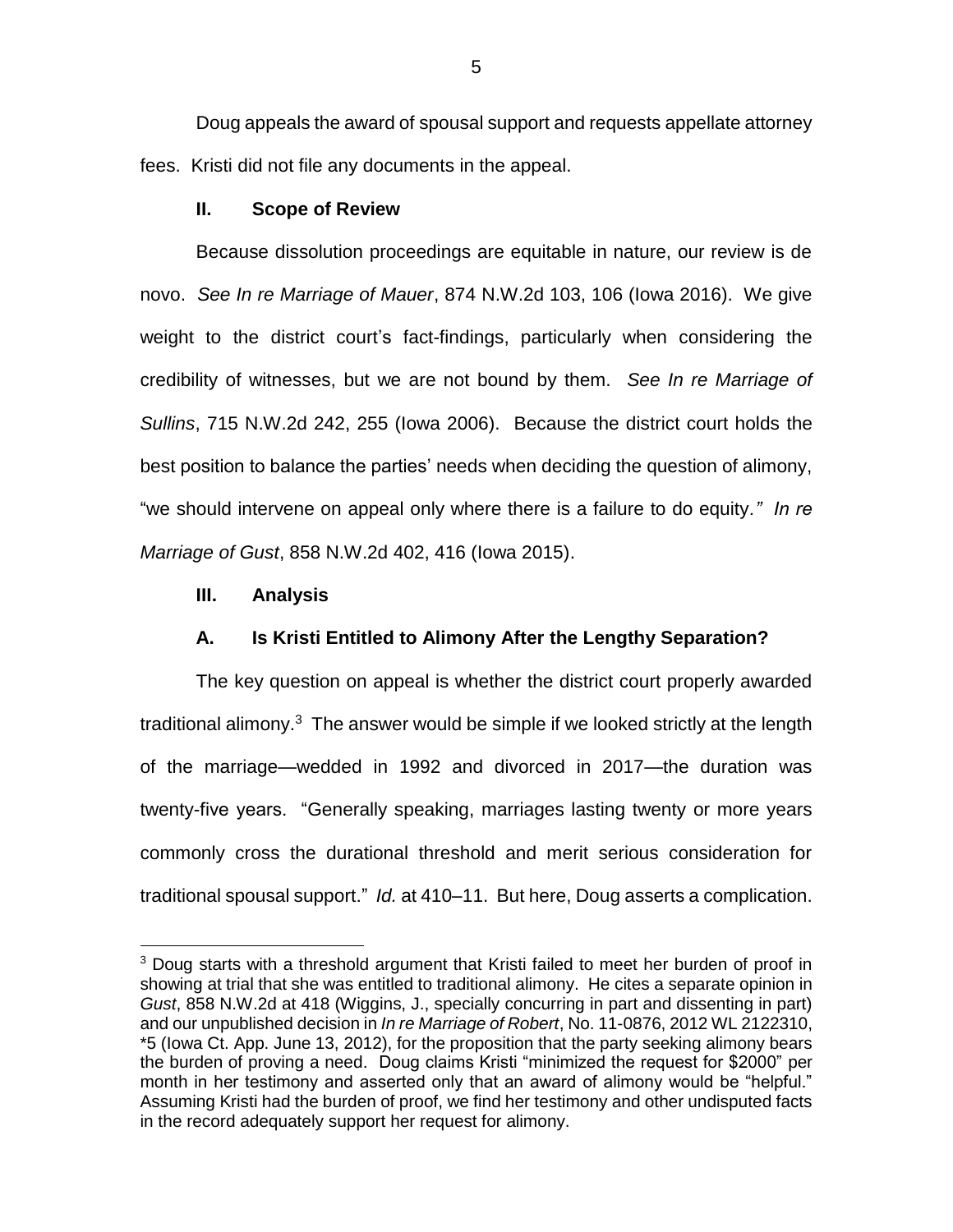He and Kristi were separated for nearly fourteen years before their divorce. Doug urges us to find that such a long separation changes the calculus for alimony. He argues:

During this lengthy separation, the parties maintained separate households and were individually responsible for their respective debts and obligations. Doug did not pay any amount of alimony to Kristi during their separation, and Kristi did not request any alimony from Doug. There was, in a sense, an implicit agreement between the parties that although they remained legally married, they would each be responsible for their own households.

To address Doug's argument, we reiterate the purpose of alimony. It is "a stipend to a spouse in lieu of the other spouse's legal obligation for support." *In re Marriage of Tzortzoudakis*, 507 N.W.2d 183, 186 (Iowa Ct. App. 1993). Courts balance the ability of one spouse to pay against the needs of the other spouse. *Id*. We measure "need" objectively by what is required for a "spouse to become selfsufficient at a standard of living reasonably comparable to that enjoyed during the marriage." *Gust*, 858 N.W.2d at 411.

In deciding whether alimony is equitable, we consider statutory criteria, including: (1) the length of the marriage, (2) the age and health of the parties, (3) the property distribution, (4) the parties' education levels, (5) the earning capacity of the party seeking alimony, (5) the feasibility of the spouse seeking maintenance becoming self-supporting at a standard of living reasonably comparable to that enjoyed during the marriage, and (6) other factors relevant in an individual case. *See* Iowa Code § 598.21A(1) (2017); *see also In re Marriage of Hansen*, 733 N.W.2d 683, 704 (Iowa 2007). No spouse can claim an absolute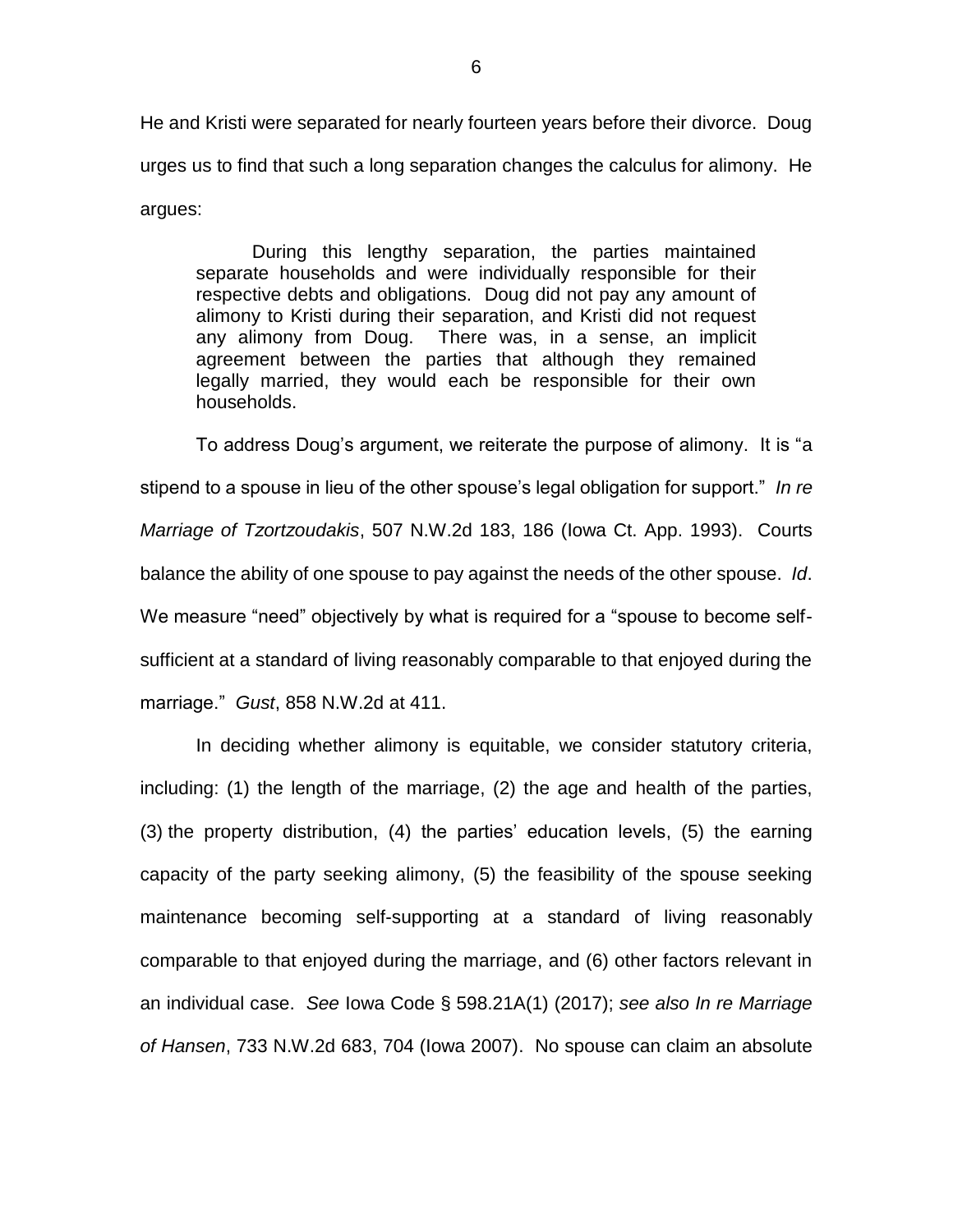right to alimony; "an award depends upon the circumstances of each particular case." *In re Marriage of Miller*, 532 N.W.2d 160, 162 (Iowa Ct. App. 1995).

Doug's argument suggests a level of complexity to the first factor. Doug and Kristi were married for twenty-five years, but separated for more than half that time.<sup>4</sup> Iowa Code chapter 598 does not address this situation, and no Iowa case law appears directly on point.<sup>5</sup> But courts in other jurisdictions have considered the impact of long periods of separation on the question whether to award alimony. Those courts generally hold a long separation, alone, is not dispositive of the decision to award alimony, but should be considered in light of other relevant circumstances of the parties. *See, e.g.*, *Hooper v. Hooper*, No. A-04-257, 2005 WL 2429163, at \*3 (Neb. Ct. App. Oct. 4, 2005) (citing income disparity as important consideration in upholding alimony award when parties were separated for sixteen years of twenty-five-year marriage); *S.P. v. D.M.P.*, No. FM-07-1111- 09, 2011 WL 798521, at \*1 (N.J. Super. Ct. App. Div. Mar. 9, 2011) (finding spouse was entitled to alimony despite parties being separated for eighteen years of twenty-three-year marriage, because her disabilities left her unable to earn an income); *Drouhard v. Drouhard*, No. 15-DR-B-0014, 2017 WL 3648414, at \*1 (Ohio Ct. App. Aug. 21, 2017) (upholding award of "minimal spousal support" where couple had been separated for nearly ten years of twenty-eight-year marriage and

 $\overline{a}$ 

<sup>&</sup>lt;sup>4</sup> Our record does not show that any petition for separate maintenance was filed during that time. *See generally* Iowa Code § 598.28.

<sup>5</sup> The closest situation we found was *In re Marriage of Tzortzoudakis*, where the parties had been separated for almost thirty years. 507 N.W.2d at 183. Under the "unique facts" of that case, our court decided a property distribution favoring the husband was equitable, and affirmed an award of alimony despite the fact the wife and her adult son both received social security benefits. *Id.* at 186.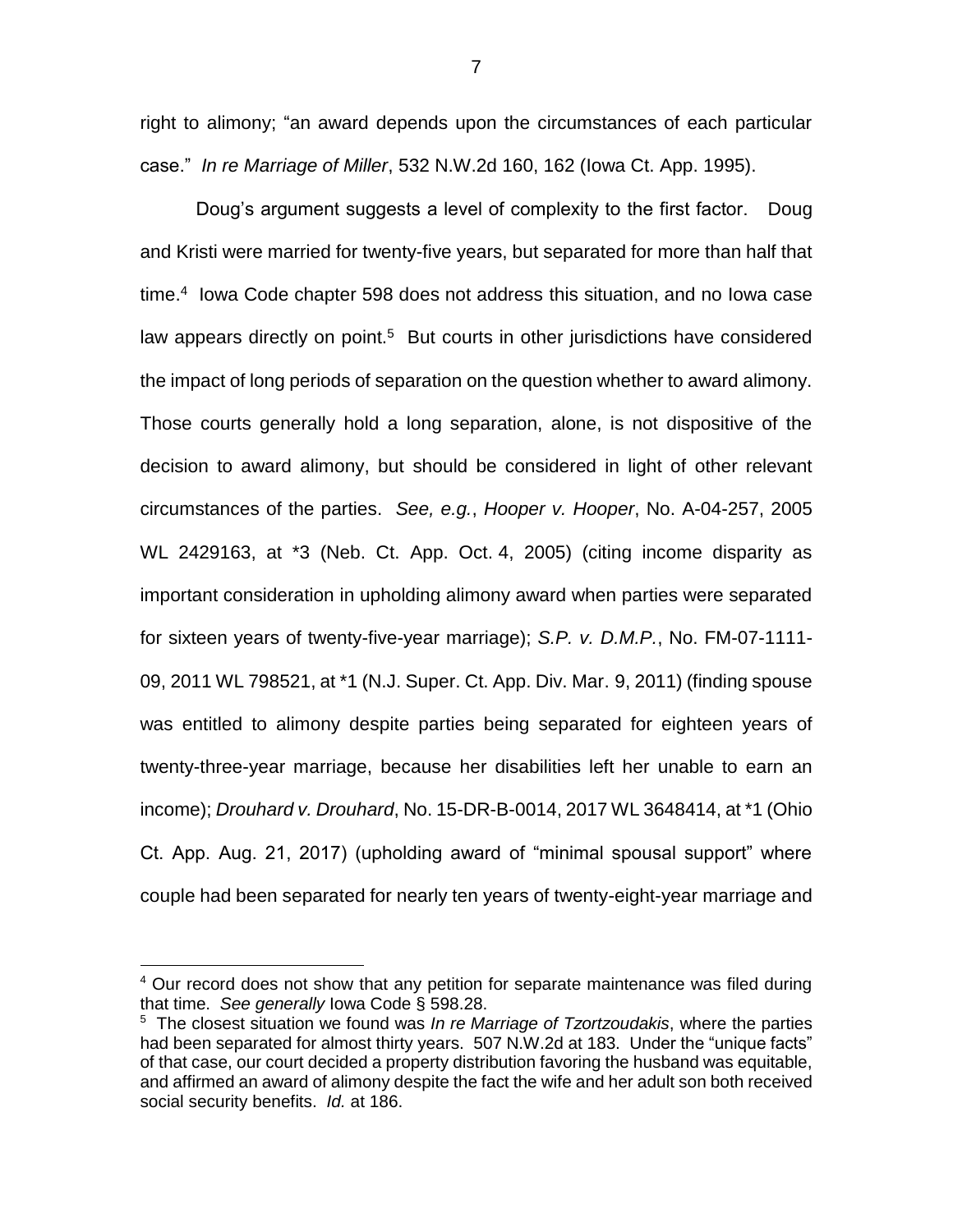reasoning "each party established a new standard of living during their separation"); *Terry v. Terry*, No. M2012-01784-COA-R3-CV, 2013 WL 6155624, at \*2 (Tenn. Ct. App. Nov. 20, 2013) (finding wife's ability to accumulate \$17,000 in bank account during seven-year separation demonstrated she had little need for alimony after twenty-year marriage).

Considering the rationale of those courts, we view the Wares' lengthy separation as one of many relevant factors for determining spousal support. *See* Iowa Code § 598.21A.1(j). Both parties were in their mid-forties at the time of the divorce and had no significant property to divide. Kristi suffered from severe depression and had long relied upon SSI disability benefits as her sole source of income. Accordingly, Kristi lacked training or work experience to build any significant earning capacity. The district court found Kristi had no prospect of attaining substantial gainful employment. Kristi also performed caretaking functions for her adult son, who is not employable because of his own disabilities. Given her circumstances, we do not believe it would be feasible for Kristi to become self-supporting at a standard of living reasonably comparable to that enjoyed during the marriage.

By contrast, Doug has good health and the ability to earn a living comparable to his income during the marriage; he acknowledged managing the employees for his girlfriend's prospering millwork company at the time of the divorce trial. But Doug argues he does not have the ability to pay spousal support because he draws no actual salary from his current work. It is true that where a spouse does not have the ability to pay traditional spousal support, none will be awarded. *See In re Marriage of Woodward*, 426 N.W.2d 668, 670 (Iowa Ct. App.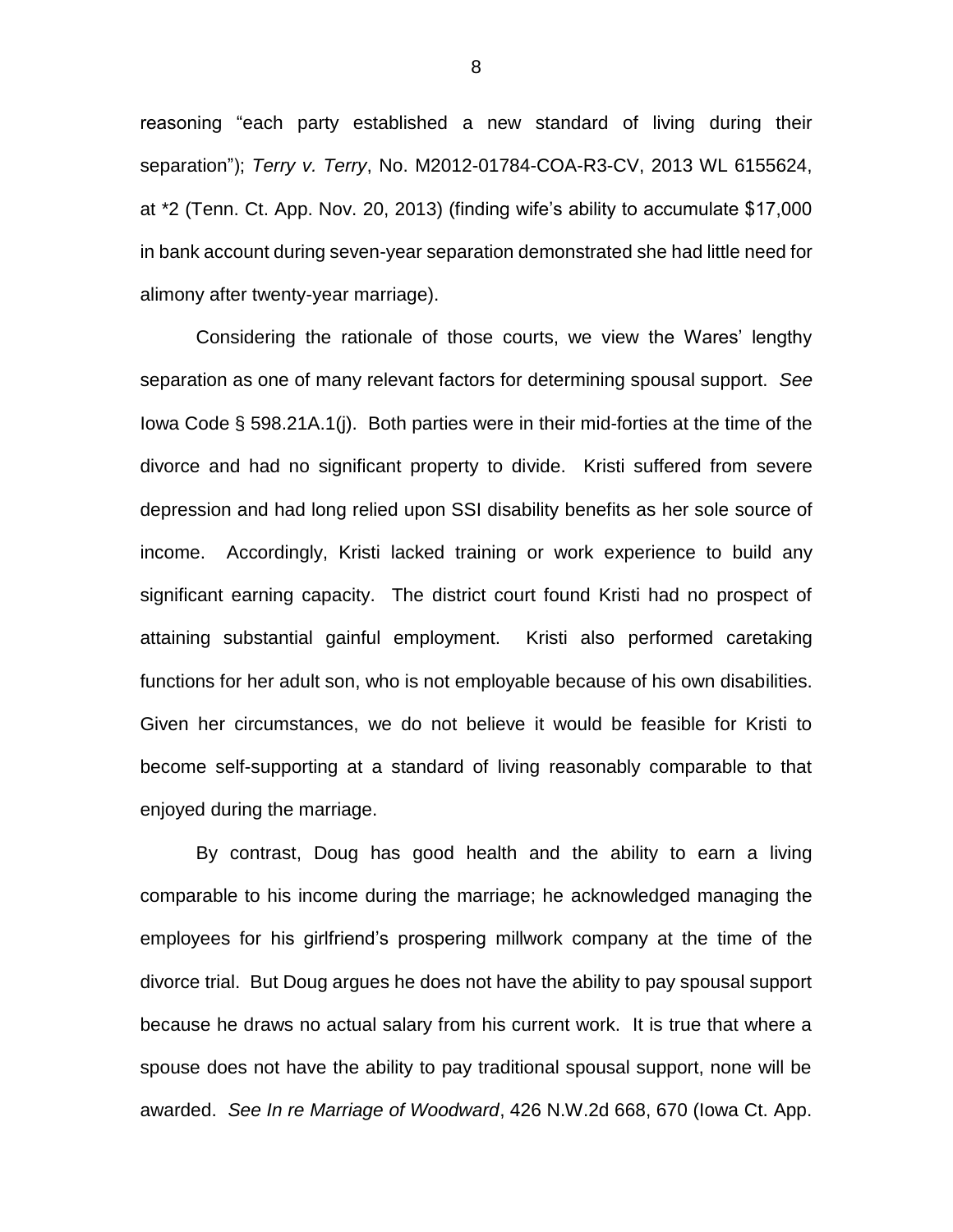1988).But here, Doug's lack of income is a contrivance of his own making. Doug admitted he intentionally earns no income to dodge collection of his debt to the government—incurred by his own year-after-year failure to file and pay taxes. He acknowledged at trial that he did not take a salary or have a bank account in his name because it would be garnished for tax arrearages. We conclude Doug has an annual earning capacity between \$75,000 (the profits of Iowa Factory Prefinish where he works full-time for no pay) and \$200,000 (what he earned as a selfemployed painter). Doug's decision not to earn income does not prevent a spousal support award.

Given their ages, health situations, and relative earning capacities, as well as the lack of any significant property distribution, we conclude the district court did equity between the parties in ordering Doug to pay \$1500 per month to Kristi in traditional alimony.

This was a twenty-five year marriage. But even if we were to buy into Doug's position that the marriage lasted only eleven years—falling below the twenty-year threshold for traditional alimony suggested in *Gust*, special factors come into play that justify an award of more permanent support. $6$  The award of traditional alimony is "primarily predicated on need and ability." *See Gust*, 858

 $\overline{a}$ 

<sup>6</sup> We realize our case law does not recognize "common law divorce." *See In re Weems' Estate*, 139 N.W.2d 922, 924 (Iowa 1966). So the marriage was not legally concluded until the district court issued the dissolution decree. We also realize in cases where the question is the value of the parties' property, the reasonable time for assessment is the date of the dissolution trial. *See Locke v. Locke*, 246 N.W.2d 246, 252 (Iowa 1976) (finding "a judicial determination of the exact date of the marital breakdown, [to be] an impossible task in most, if not all, dissolution cases").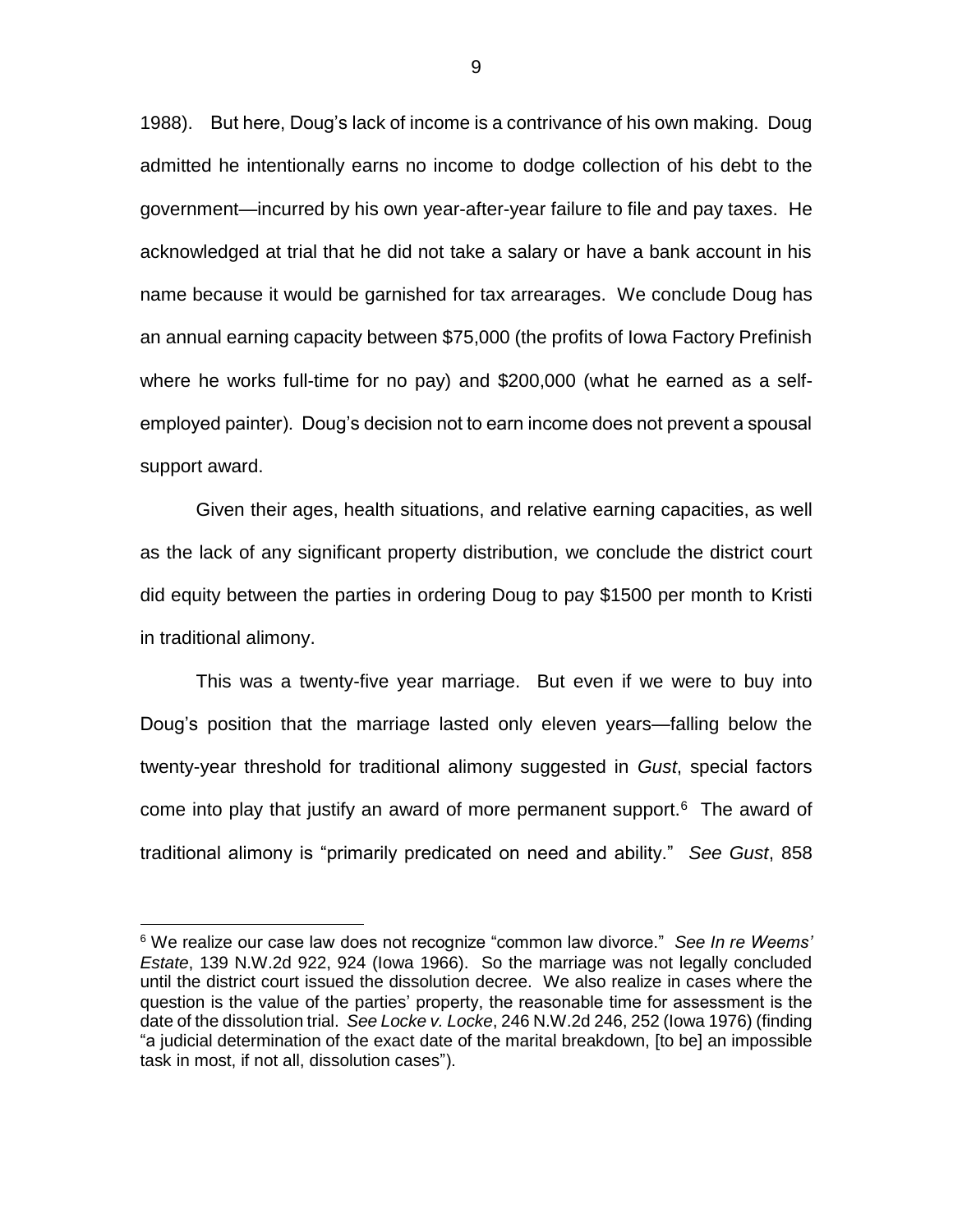N.W.2d at 411. In this case the need is high: Kristi has been disabled since she was twenty-three years old, has no work history or training, and virtually no prospect of gainful employment. She was able to survive the period of separation without spousal support from Doug—and raise their children—only by collecting disability benefits and receiving help from her mother and, later, her adult daughter. And as discussed above, Doug's ability to pay is shrouded by his efforts to avoid paying back taxes. *See id*. ("In determining need, we focus on the earning capability of the spouses, not necessarily on actual income."). Using Doug's calculation of eleven years, his case falls in line with marriages of shorter duration where traditional alimony is still appropriate. *See, e.g.*, *In re Marriage of Schenkelberg*, 824 N.W.2d 481, 486 (Iowa 2012) (affirming traditional alimony award following sixteen-year marriage based on former wife's age, minimal education, and lack of employment history); *In re Marriage of Walker*, No. 13– 1310, 2014 WL 4937727, at \*9 (Iowa Ct. App. Oct. 1, 2014) (affirming traditional alimony award following ten-year marriage where former wife became disabled during marriage); *In re Marriage of Richter*, No. 12–0392, 2012 WL 4901097, at \*4 (Iowa Ct. App. Oct. 17, 2012) (affirming traditional alimony award following twelveyear marriage where former wife had substantial living expenses in caring for the parties' children); *In re Marriage of Schachtner*, No. 08–1417, 2009 WL 2170240, at \*3 (Iowa Ct. App. July 22, 2009) (awarding traditional alimony following seventeen-year marriage based on former wife's inability to maintain standard of living enjoyed during the marriage); *In re Marriage of O'Brien*, Nos. 1999–412, 9– 665, 99–206, 2000 WL 328065, at \*2 (Iowa Ct. App. Mar. 29, 2000) (affirming traditional alimony award following four-year marriage where former wife had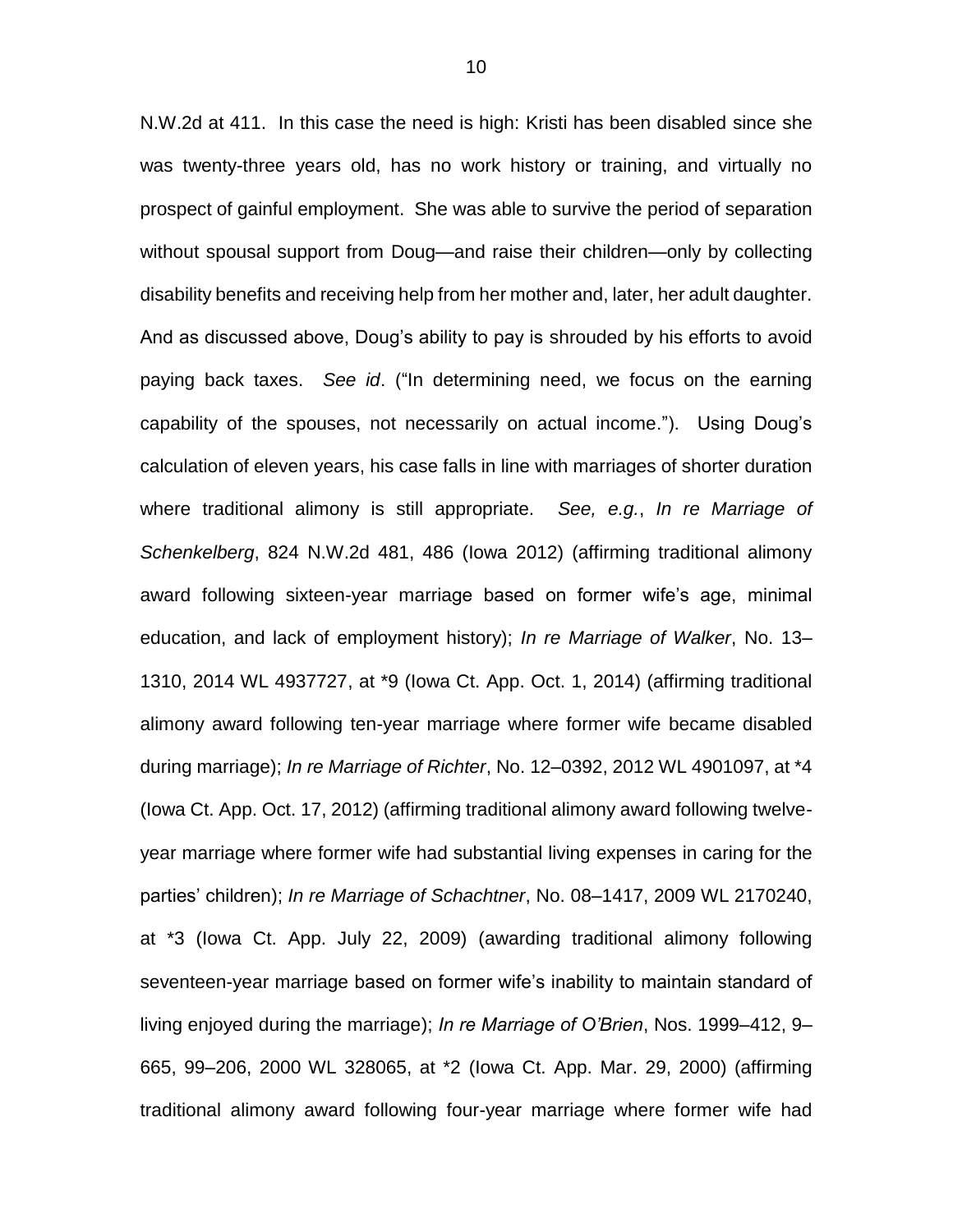significant health issues during marriage affecting her ability to work). We don't view the twenty-year threshold discussed in *Gust* as a precondition to justify traditional alimony. *See In re Marriage of Arevalo and Arevalo-Luna*, No. 16–1326, 2017 WL 4050076, at \*3 (Iowa Ct. App. Sept. 13, 2017); *In re Marriage of Nelson*, No. 15–0492, 2016 WL 3269573, at \*3 (Iowa Ct. App. June 15, 2016) ("[D]uration of the marriage is only a single factor to consider in the multifactor statutory framework.").

The district court found "clear and convincing evidence, in the form of admissions by Doug, [to] establish he has taken steps to place his assets and earnings beyond the reach of his creditors." The court further believed, "Doug seeks to use his lack of earnings and accumulated assets to directly prejudice Kristi's legal and equitable rights as she leaves the marriage." The court also observed Doug appeared to be "truthful in fielding questions about [Iowa Factory Prefinish], many of which were posed by the court."

It was Doug's frankness about his efforts to avoid paying back taxes that supported the district court's findings. Rather than resume working for Moehl, or seek other employment, Doug was the "brains" behind Mindy establishing Iowa Factory Prefinish. Doug managed six employees and worked thirty-five to forty hours per week, but took no compensation. Instead, Mindy received the company profits and provided for Doug's needs. The district court reasonably decided Doug's gambit to avoid earning income or accumulating assets prejudiced Kristi's rights. We affirm the district court's spousal-support order.